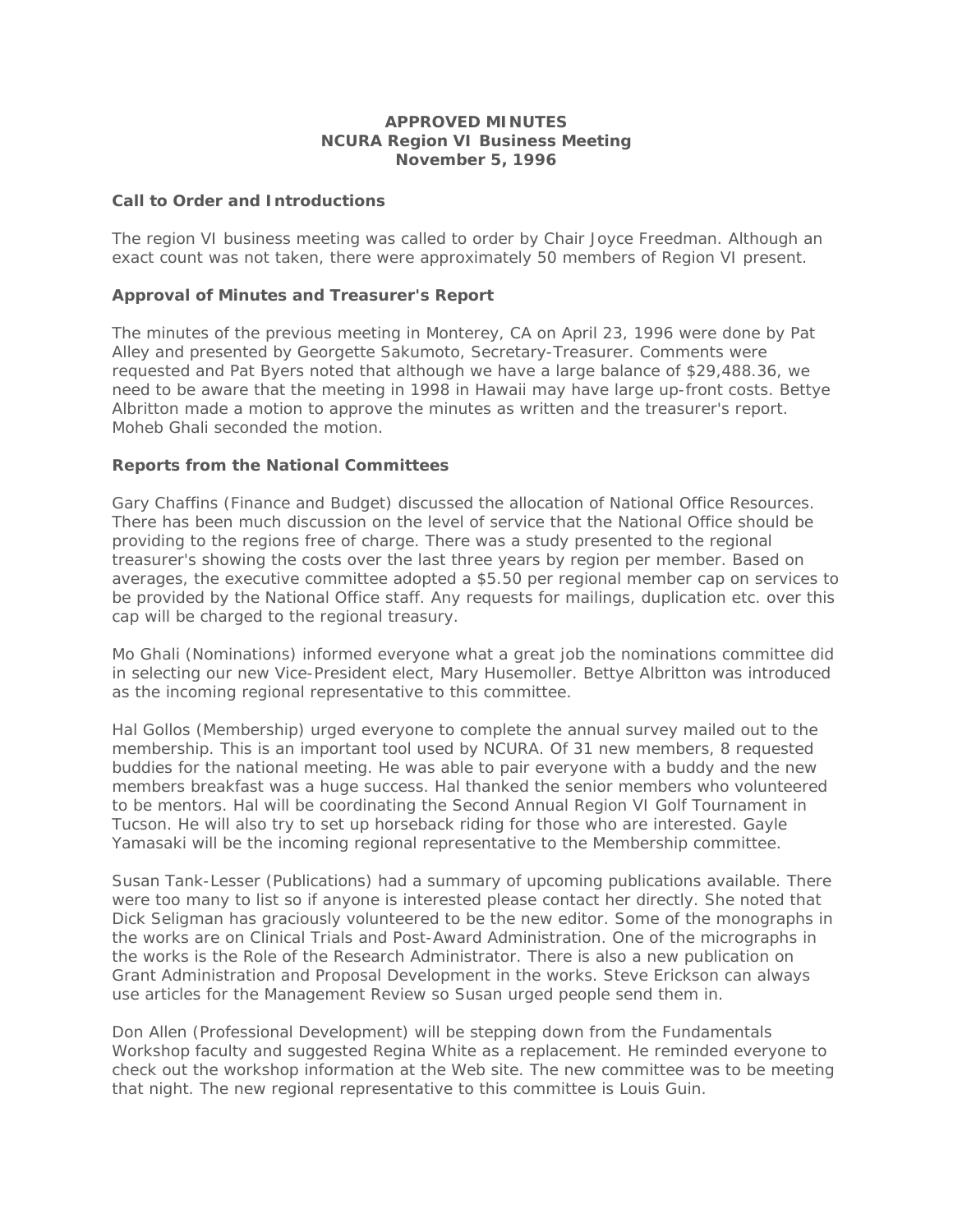## **Regional Travel Awards**

Joyce Freedman introduced Felicia Harmer Kelley of California State University, Los Angeles who was the regional travel award recipient. Joyce thanked the selection committee for their work and urged everyone to nominate new members for this award.

### **ERA Committee**

Pam Webb acknowledged the ERA committee member, Dave Dungan, Erin Lindsey, Neil Maxwell, Bruce Morgan, and Carol Zuiches for their dedication and hard work. Thanks to this committee, Region VI has its own web page. Pam thanked Dave Dungan who graciously volunteered to be our web master through May 1997.

They monitored our web site hits and happily reported the following usage from April 1996 through October 1996:

| Home Page          | 639 |                 |
|--------------------|-----|-----------------|
| Regional Web Sites | 217 |                 |
| Career page        | 199 | since July 1996 |
| Announcements      | 146 | since June 1996 |
| Meeting Info       | 127 |                 |
| Forms              | 107 |                 |
| Meeting Minutes    | 104 |                 |
| List Server Doc    | 35  | since Oct 1996  |
| Bylaws             | 31  |                 |
| Organization       | 30  |                 |

They have instituted a number of new sites like the "Call for Volunteers" and the "Region VI Career Page".

Region VI has also set up the first regional List serve. The committee obtained the E-mail addresses on record from the national office. Pam urged all members who have not been receiving E-mail to please let her know what your E-mail address is. Also new members need to forward their addresses to Pam.

The Web committee is interested in expanding the Web site to support additional professional development for the members in the region. The committee welcomes suggestions on this or other areas of interest from the membership.

# **1997 Regional Meeting**

The 1997 Regional meeting is currently set for April 19-23, 1997 in Tucson, Arizona at the Doubletree Hotel. Joyce had received a few requests to possibly reschedule the meeting due to conflicts with the combined Region 3 & 5 meeting and the fact that these dates are a Jewish holiday. Kathy Delehoy agreed to contact the hotel to see if alternate dates were available. Joyce asked that everyone please check the web site for announcements of any changes.

#### **Old Business**

There was no old business to be discussed.

#### **New Business**